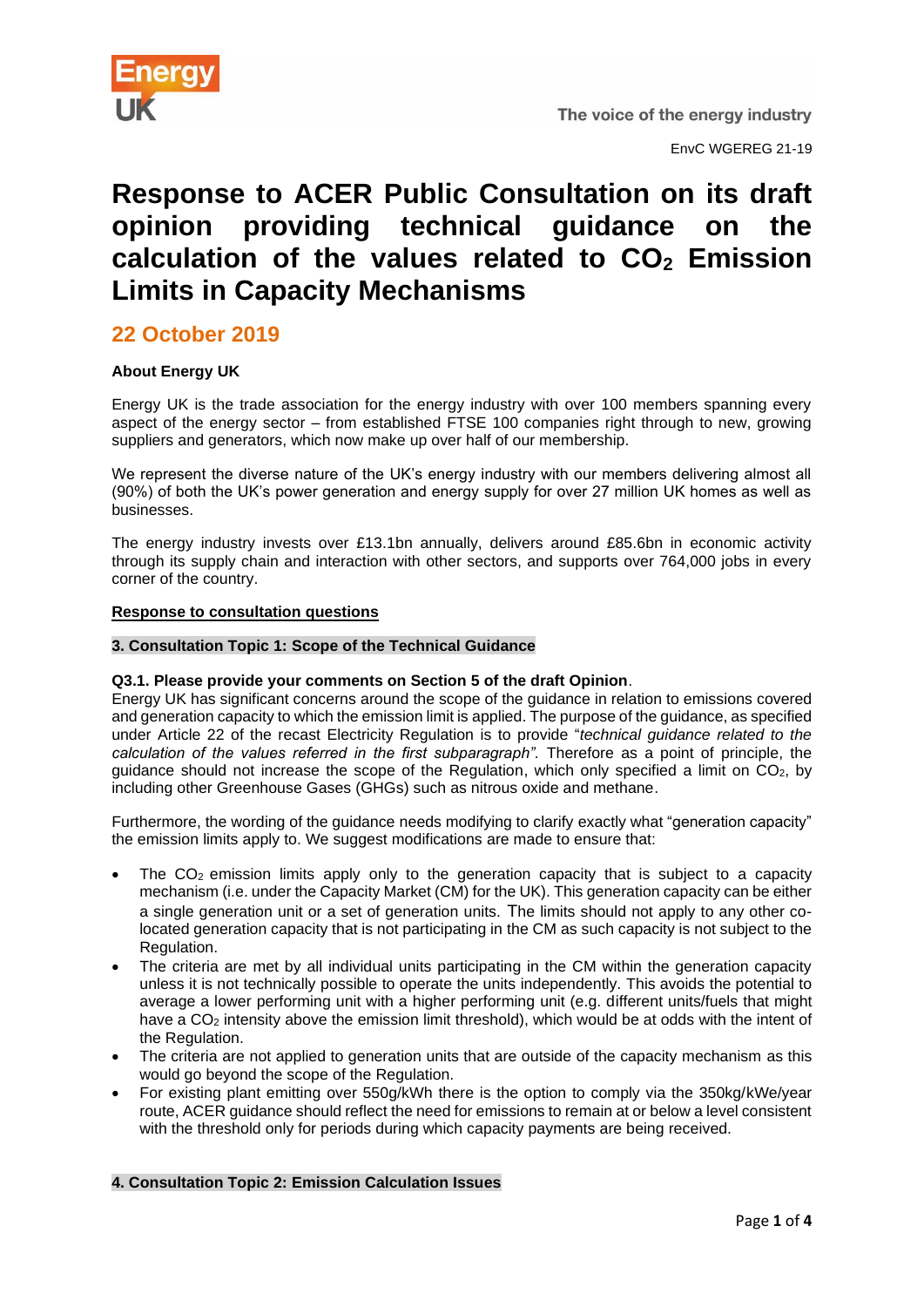

#### **Q4.1. Please provide your comments on Section 6 of the draft Opinion.**

#### *Greenhouse gases other than CO<sup>2</sup>*

Whilst we agree that non- $CO<sub>2</sub>$  greenhouse gas emissions are important, and contribute to global warming, as a point of legal principle the guidance should be limited to the scope of the Regulation (2019/943). As stated in response to Question 3.1, the purpose of the guidance is specified under Article 22 of the recast Electricity Regulation as "*providing technical guidance related to the calculation of the values referred in the first subparagraph".* Given that the Regulation explicitly limits considerations to fossil fuel-derived CO<sup>2</sup> emissions from generating units, there is no legal basis to justify the inclusion of other greenhouse gases within ACER's guidance. Therefore, we do not support the inclusion of nitrous oxide and methane as this goes beyond the scope of the original Regulations (2019/943).

#### *Combined heat and power (CHP)*

We consider the current drafting of Section 6 to be fundamentally flawed and to ultimately result in the potential discrimination of high efficiency CHPs. If a CHP's generation for both electricity and steam purposes are not included in the cap, emissions will appear far greater than is actually the case. This was raised in the earlier Eurelectric submission (Issue 5 on page 13 of the submission). Failure to account properly for the component of fuel used for heat generation could result in a plant with an overall efficiency of approx. 80% being ineligible for a CM agreement. This is not the level playing field that the document is aiming for. Crucially, some of the most efficient power stations on the system, supporting heat networks and transition to low carbon, will be excluded from the capacity market.

The final paragraph of Section 6.7 states *"It is finally noted that the specific objective to enhance a process of transition towards a more efficient energy system, including electricity, heating and cooling transformation, transmission and distribution, together with a more efficient energy consumption is specifically addressed in Directive 2012/27/EU (Energy Efficiency Directive)."* This is disingenuous because the Energy Efficiency Directive requirements only relate to new plant operating above 1500 hrs per year. A lot of installations bidding for CM agreements will either operate below this threshold or are already in operation. This statement is therefore unhelpful.

Regarding the proposed inclusion of waste to energy, it is not appropriate to diverge from the EU ETS, the main mechanism for controlling carbon emissions across Member States. As such, waste to energy should not be covered by this Regulation as it is not included within the EU ETS. The UK Government, when implementing this regulation, has used a definition of 'fossil fuel' which does not capture waste to energy. Energy UK considers this an appropriate approach to take.

#### **5. Consultation Topic 3: Calculation Formulae**

#### **Q5.1 Please comment on the suggested approach to calculate the Specific Emissions of the generation capacity**

The calculation methodology set out in Section 7.1 includes GHGs other than CO2. As noted in our response to Question 3.1 the Guidance needs to strictly adhere to the scope of the Regulation which only specified CO<sup>2</sup> emissions and therefore references to other species should be removed.

We would also support the interpretation of "design efficiency" to account for upgrades and modifications to plant (i.e. design efficiency can be changed if a plant is upgraded). This interpretation can be seen in environmental legislation which allows reassessment after significant changes are made to the plant.

#### **Q5.2 Please comment on the suggested approach to calculate the Total Emissions of the generation capacity**

As the Regulation itself specifies that emission values "shall be calculated based on design efficiency", Energy UK would request that any reference to historical emissions is removed from the Guidance. "Design efficiency" is directly specified in the Regulation and there are good reasons for this approach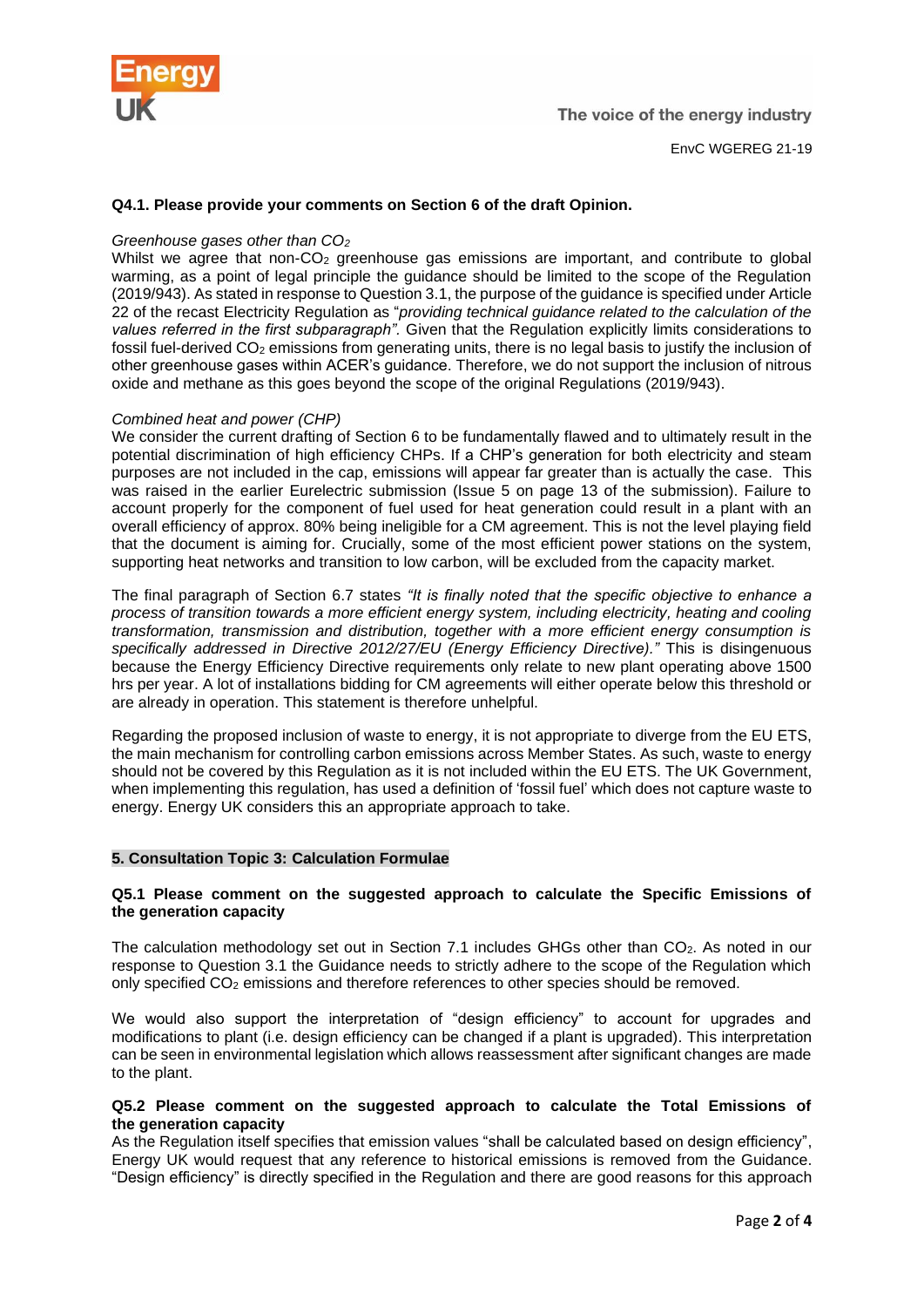

The voice of the energy industry

#### EnvC WGEREG 21-19

to be the basis rather than "operational efficiency" as this can vary depending on the role of the plant and load profiles, particularly as these may change over the operational lifetime of a generating unit. Using design efficiency is also analogous to the approach used in environmental legislation where "nameplate" efficiency is used. This "nameplate efficiency" must be verified after commissioning or after significant changes by performance test under specified (full load) conditions. The design efficiency measure should be used to determine compliance against both the 550g/kWh limit and the 350kg/kWe/year limit.

The guidance needs to align with this principle. We do not agree with the proposal to use historical measures of generation and fuel use to demonstrate compliance with the emission limit standards as this is clearly inconsistent with the requirement within the Regulation to use "design efficiency". We also note that historic performance is rarely an accurate guide to future performance. This is particularly the case for thermal plant as we move through the energy transition and the regulatory context evolves. This text should be replaced by text that sets out a methodology for deriving a limit to MWh from the design efficiency, emission factor for the fuel in question (Annex VI EC 2018/2066) and capacity, as proposed in Eurelectric's suggestions for guidance shared with ACER.

#### **6. Consultation Topic 4: Documentation and Monitoring**

#### **Q6.1 Please provide your comments on Section 8 of the draft Opinion.**

Energy UK does not deem it feasible at the pre-qualification stage for a new build to supply the information listed in Table 3 of the Guidance. There needs to be flexibility for the relevant authorities in each Member State to determine the appropriate way of demonstrating that the requirements of the Regulation have been met. Furthermore, the information specified needs to relate to the requirements of the Regulation to avoid excessive administrative burden for participating organisations.

Historical fuel use and electricity produced are not relevant with reference to the requirement to demonstrate compliance based on the "design efficiency", whereas a plant specification (new plant) or a performance test after commissioning (existing plant) would. For existing plant using the limit of 350 kg CO<sub>2</sub> average per year per installed kWe, a commitment from the operator is needed that they will keep their MWh below the level commensurate with the annual limit for their design efficiency and fuel emission factor.

#### **Q6.2 Please provide your comments on Section 9 of the draft Opinion.**

Given the view stated earlier in our response, that waste to energy should not be included within the scope of this Regulation, any reference to a special monitoring regime for waste to energy should also be removed.

While Energy UK agrees that monitoring arrangements need to ensure no fraudulent activity takes place, the requirements need to relate to the requirements of the Regulation. For new plant, therefore, the checks need to relate to verification of the design efficiency and fuel emission rate. For existing plant using the limit of 350 kg CO<sup>2</sup> on average per year per installed kWe, the checks also need to include verifying MWh generated and capacity. Existing environmental legislation already regulates efficiency and operational hours with reporting of these parameters.

#### *Verification*

The draft opinion proposes that monitoring at the end of the delivery period of the CM should be verified by EU ETS verifiers. This is unnecessarily onerous for the purpose of compliance with a design efficiency-determined cap on generation.

Data from the EU ETS verification process would not be suitable for this purpose as not all generation units holding CM contracts are within the scope of EU ETS, the data reflects operational performance as opposed to a measure against design efficiency, and finally the cap is applied at the unit level while